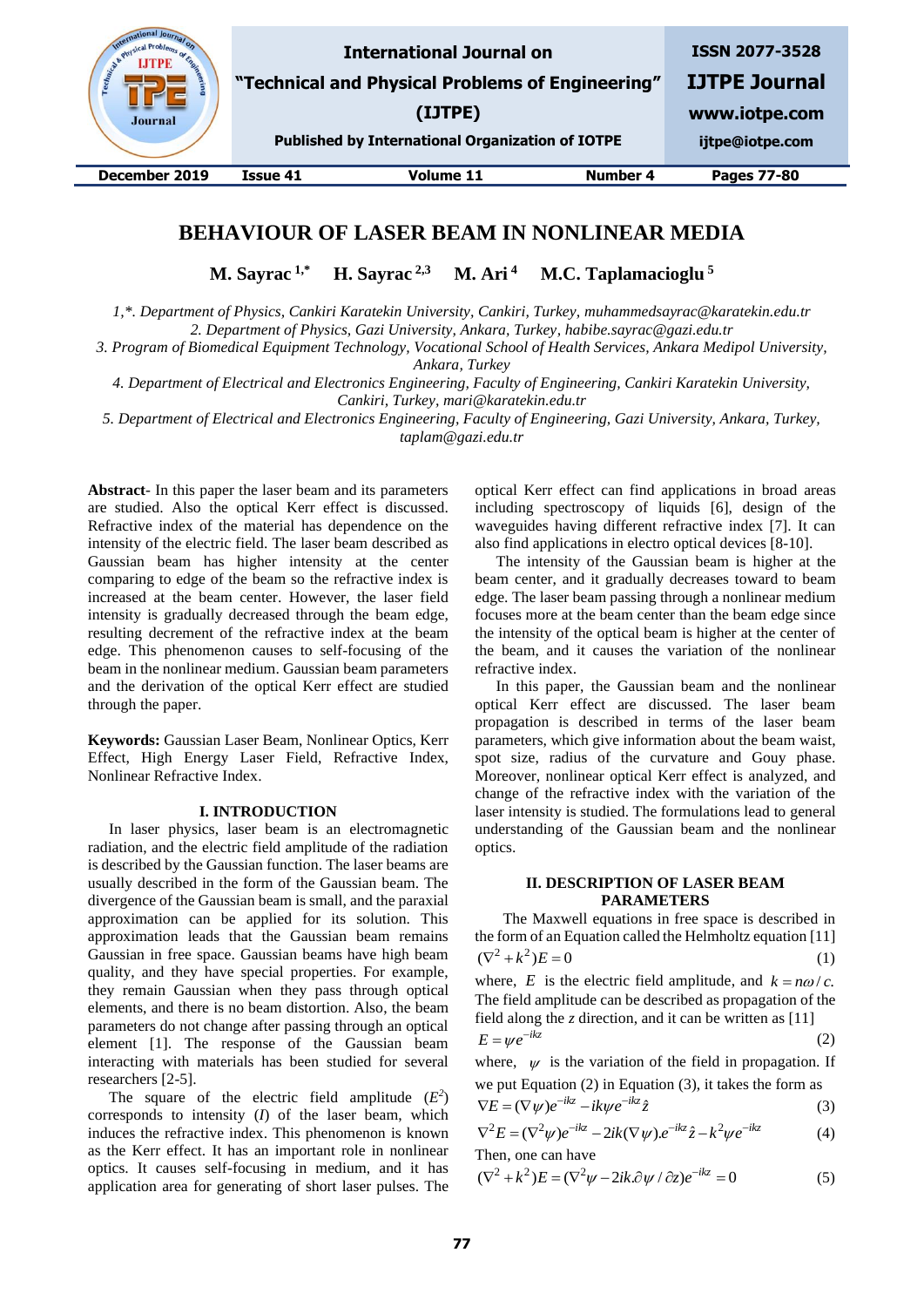

Figure 1. Propagation of the beam along the *z* direction. Field amplitude slowly changes along the *z* direction [11]

The amplitude  $\psi$  changes slowly with the propagation direction, and the wave front is normal to the propagation direction as presented in Figure 1. Then, the Helmholtz equation takes the form of

$$
(\nabla_T^2 - 2ik\frac{\partial}{\partial z})\psi = 0
$$
\n(6)

The Equation (6) is called paraxial wave equation, and

here it is described as 
$$
\nabla^2 T = \frac{\partial^2}{\partial x^2} + \frac{\partial^2}{\partial y^2}
$$
 [11]

The paraxial wave equation can be solved in cylindrical coordinates, and the fundamental mode of the Gaussian beam can be written as [11]

$$
\frac{E}{E_0} = \frac{\omega_0}{\omega(z)} e^{\frac{(-r^2)}{\omega^2(z)}} e^{\frac{(-ikr^2)}{2R(z)}} e^{(-i\{kz - \phi(z)\})}
$$
(7)

where,  $\omega_0$  is the beam waist, and it is given as

 $\eta_0 = \sqrt{\frac{2z_R}{L}} = \sqrt{\frac{\lambda_0 z_R}{m}}$ *k n*  $\omega_0 = \sqrt{\frac{2z_R}{k}} = \sqrt{\frac{\lambda_0 z_R}{n\pi}}$ ,  $\omega(z)$  is called as spot size, and it is



 $R(z) = z(1 + (\frac{z_R}{z})^2)$  is called radius of the curvature. Lastly, the  $\phi$  is called Gouy phase shift and is written as  $u(z) = \tan^{-1}(\frac{z}{z})$ *R*  $\phi(z) = \tan^{-1}(\frac{z}{z_R})$ . Theoretical demonstration of the

Gaussian beam shape is shown in Figure 2.

Above equations are used to determine the properties of the Gaussian beam. Intensity of the optical field is  $I(r) = |E(r)|^2$ , and the intensity is a function of the axial and radial distance *z* and  $r^2 = x^2 + y^2$ . Then, the intensity of the Gaussian beam is given as [11]

$$
I = I_0 \left(\frac{\omega_0}{\omega(z)}\right)^2 e^{\left(-2r^2/\omega^2(z)\right)}
$$
(8)

For the value of  $z$ , intensity is a Gaussian function. The Gaussian function has maximum value at  $r = 0$ , and it drops monotonically with increasing *r* , as Figure 2.



Figure 2. (a) Theoretical demonstration of the Gaussian beam profile, (b) Intensity distribution along the red dashed line in (a), (c) Gaussian distribution of the beam (a)

### **III. OPTICAL FIELD INTENSITY DEPENDENT NONLINEAR REFRACTIVE INDEX**

Nonlinear optics is the study of the behavior of lightmatter interactions when the response of the material is a nonlinear function of the electromagnetic field.

The interaction of an optical field with the nonlinear medium can be analyzed in terms of the nonlinear polarization. Electric field polarization, *P* can be written in terms of the electric field amplitude, *E* [12, 13].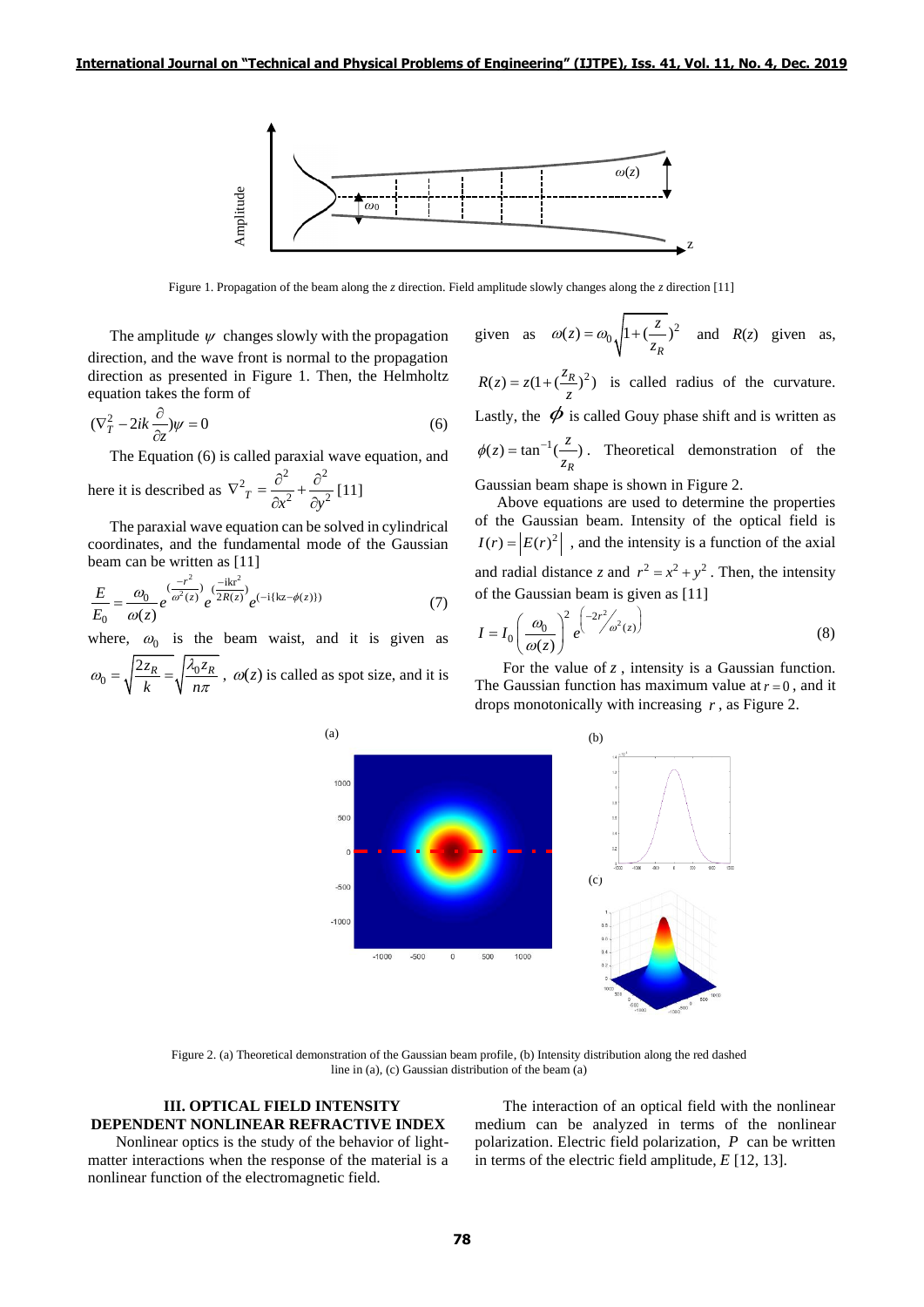

Figure 3. Refractive index modification due to high beam intensity [14]

$$
P = \varepsilon_0 \chi^{(1)} E + \varepsilon_0 \chi^{(2)} E^2 + \varepsilon_0 \chi^{(3)} E^3 + \dots
$$
 (9)

where,  $\varepsilon_0$  is the vacuum permittivity and  $\chi^n$  is the *n*th order electric susceptibility of the medium. If the electric field is accepted in the form of  $E(t) = E(\omega)e^{-i\omega t}$ , the

median's total polarization is given as [12, 13]  
\n
$$
P(\omega) = \varepsilon_0 \chi^{(1)} E(\omega) + 2\varepsilon_0 \chi^{(2)} E(\omega)^2 +
$$
\n
$$
+3\varepsilon_0 \chi^{(3)} |E(\omega)|^3 + ...
$$
\n(10)

Complete explanation of the above equation can be found in [14]. First two terms in the above equation is known as linear electro optic Pockels effect. This effect results the electric field change in the refractive index [12]. The third term of the above equation gives the study of the optical Kerr effect. So Equation (10) can be simplified to optical Kerr effect. So Equation (10) can be simplified to<br>  $P(\omega) \sim \varepsilon_0 \chi^{(1)} E(\omega) + 3\varepsilon_0 \chi^{(3)} |E(\omega)|^2 E(\omega) \equiv \varepsilon_0 \chi_{eff} E(\omega)$  (11) where, the effective susceptibility can be described as  $\chi_{\text{eff}} = \chi^{(1)} + 3\varepsilon_0 \chi^{(3)} |E(\omega)|^2$ .

Refractive indexes of many materials change with the varying beam intensity. The optical Kerr effect occurs when intense optical field passes through a medium.

The physics of this effect is a nonlinear polarization generated in the medium so the propagation of the light is modified. The total refractive index at high beam intensities is given as [13]

$$
n = n_0 + n_2 I \tag{12}
$$

( ${}^{10}E + \varepsilon_0 \chi^{(2)} E^2 + \varepsilon_0 \chi^{(3)} E^3 + \dots$  (9)<br>  ${}^{70}E + \varepsilon_0 \chi^{(2)} E^2 + \varepsilon_0 \chi^{(3)} E^3 + \dots$  (9)<br>  ${}^{70}$  is the vacuum permittivity and  $\chi^n$  is the *n*th<br>
tectric susceptibility of the medium. If the electric<br>
accepted where,  $n_0$  is weak field refractive index, and  $n_2$  is the second order nonlinear refractive index, and the *I* is the optical field intensity. It increases with increasing optical intensity. The value of the nonlinear refractive index has smaller value, which is on the order of  $\sim 10^{-14}$  W/cm<sup>2</sup> and the intensity of the optical field is  $\sim 10^{14}$  W/cm<sup>2</sup>. The high optical field intensity compensates the second order nonlinear refractive index so the total refractive index is modified. The relation between the nonlinear susceptibility  $(\chi^3)$  and the nonlinear refractive index  $(n_2)$  is that  $n^2 = 1 + \chi_{\text{eff}}$ . So the linear and the nonlinear refractive indexes can be written as a function of nonlinear susceptibilities [12, 13]  $n_0 = \sqrt{(1 + \chi^{(1)})}$  and (3)  $n_2 = \frac{1}{4n_0}$ 3  $n_2 = \frac{3\lambda}{4n}$  $=\frac{3\chi^{(1)}}{1}$ , respectively.

#### **IV. DISCUSSION**

The intensity of the laser beam is usually on the order of 10<sup>14</sup> W/cm<sup>2</sup> . The optical Kerr effect is affected by the beam intensity. The response of the nonlinear medium plays an important role. The nonlinear refractive index increases with the increasing laser electric field [15]. At the lower beam intensities, the total refractive index does not depend on the nonlinear refractive index, which is ignored at low beam intensities. However, it increases as the field intensity increases, in which the nonlinear refractive index added to total refractive index term. That leads to self-focusing of the beam while passing through the medium. In addition, the intensity of the beam is higher in the inert part of the beam, and the intensity at the beam edge decreases gradually (Figure 2).

Thus, the contribution of the refractive index of the material is higher at the beam center due to optical Kerr effect. The modified refractive index behaves like a lens, resulting self-focusing of the beam. Figure 3 shows that the beam passing through a nonlinear material is self-focused due to refractive index variation along the material. The refractive index is independent of the light intensity at the low optical intensity, however the increase of the optical field intensity results that the nonlinear refractive index starts to depend on the electric field intensity. The intensity of the Gaussian beam is higher at the beam center, and thus change of refractive index leads to self-focusing of beam.

### **V. CONCLUSION**

Laser-matter interaction results to different type of electro-optical effects if the medium response is a nonlinear function of the applied electric field. Gaussian wave equation is derived, and the laser parameters are discussed. The nonlinear optical Kerr effect is analyzed. Response of the medium at high field intensities leads to self-focusing of the beam. It has important properties to explain nonlinear effects. The Kerr effect is a nonlinear distortion of the electron in the material due to high optical power. Self-focusing is an important effect for laser engineering since the modification of the laser beam needs to be considered. In addition, the higher intensities damage the material, so the threshold intensities of the material must be checked. The refractive index of the beam is higher than the outside of the beam, so the beam is selffocused. The Gaussian beam and the optical Kerr effect have variety of applications areas, and they are carried out in many research fields, especially in photonics devices.